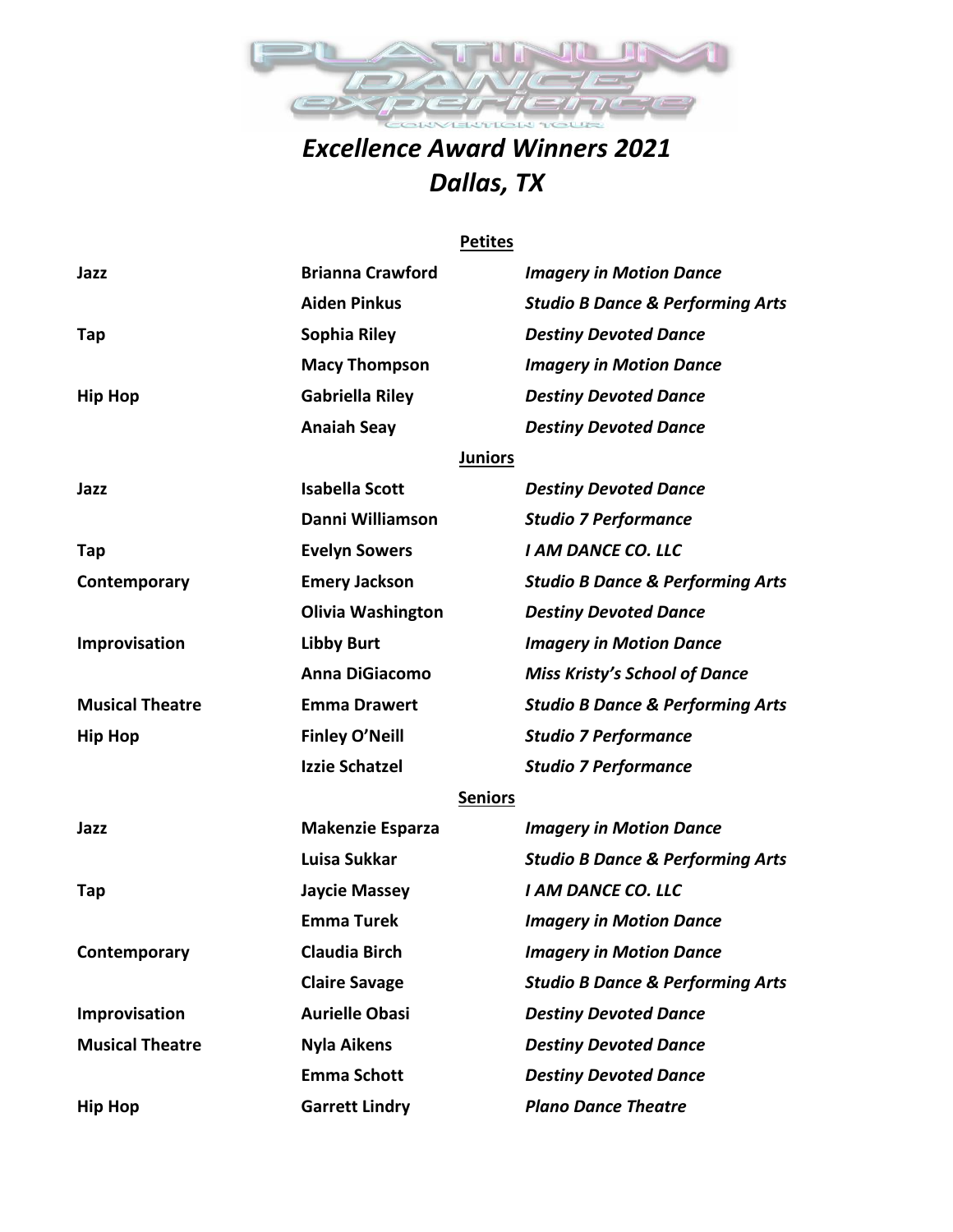

# *Scholarship Award Winners 2021 Dallas, TX*

## **Petites**

| \$25 Gift Certificate         | <b>CC Cato</b>             | <b>Studio B Dance &amp; Performing Arts</b> |
|-------------------------------|----------------------------|---------------------------------------------|
|                               | <b>Drew Fife</b>           | <b>Studio B Dance &amp; Performing Arts</b> |
|                               | <b>Kayla Jones</b>         | <b>Destiny Devoted Dance</b>                |
| <b>Discovery Spotlight GC</b> | Arianna Herrera            | <b>Destiny Devoted Dance</b>                |
|                               | <b>Aubrey Rodgers</b>      | <b>Destiny Devoted Dance</b>                |
|                               | <b>Madeleine Zetlmaier</b> | <b>Studio B Dance &amp; Performing Arts</b> |
| <b>Improv Winner</b>          | Anna Osborne               | <b>Studio B Dance &amp; Performing Arts</b> |
| <b>Free Solo Certificate</b>  | Sophia Riley               | <b>Destiny Devoted Dance</b>                |
|                               | <b>Emerson Rogers</b>      | <b>Studio B Dance &amp; Performing Arts</b> |
| <b>Free PDC Scholarship</b>   | <b>Charlotte Parry</b>     | Independent                                 |
|                               | <b>Macy Thompson</b>       | <b>Imagery in Motion</b>                    |

## **Juniors**

| \$25 Gift Certificate         | <b>Eloise Griffith</b>    | <b>Studio B Dance &amp; Performing Arts</b> |
|-------------------------------|---------------------------|---------------------------------------------|
|                               | <b>Finley O'Neill</b>     | <b>Studio 7 Performance</b>                 |
|                               | <b>Victoria Radev</b>     | <b>Destiny Devoted Dance</b>                |
|                               | <b>Katherine Ringwald</b> | <b>Studio B Dance &amp; Performing Arts</b> |
| <b>Discovery Spotlight GC</b> | <b>Emery Jackson</b>      | <b>Studio B Dance &amp; Performing Arts</b> |
|                               | <b>Finley O'Neill</b>     | <b>Studio 7 Performance</b>                 |
|                               | Danni Williamson          | <b>Studio 7 Performance</b>                 |
| <b>Improv Winner</b>          | Anna DiGiacomo            | <b>Miss Kristy's School of Dance</b>        |
|                               | <b>Olivia Washington</b>  | <b>Destiny Devoted Dance</b>                |
| <b>Opening # PDC</b>          | <b>Libby Burt</b>         | <b>Imagery in Motion Dance</b>              |
| <b>Opening # Nationals</b>    | <b>Sara Mier</b>          | <b>Studio B Dance &amp; Performing Arts</b> |
| <b>Free Solo Certificate</b>  | <b>Emily Lee</b>          | <b>Imagery in Motion Dance</b>              |
|                               | <b>Izzie Schatzel</b>     | <b>Studio 7 Performance</b>                 |
| <b>Free PDC Scholarship</b>   | <b>Campbell Cole</b>      | Independent                                 |
|                               | <b>Emery Jackson</b>      | <b>Studio B Dance &amp; Performing Arts</b> |
| <b>Junior Apprenticeship</b>  | Danni Williamson          | <b>Studio 7 Performance</b>                 |